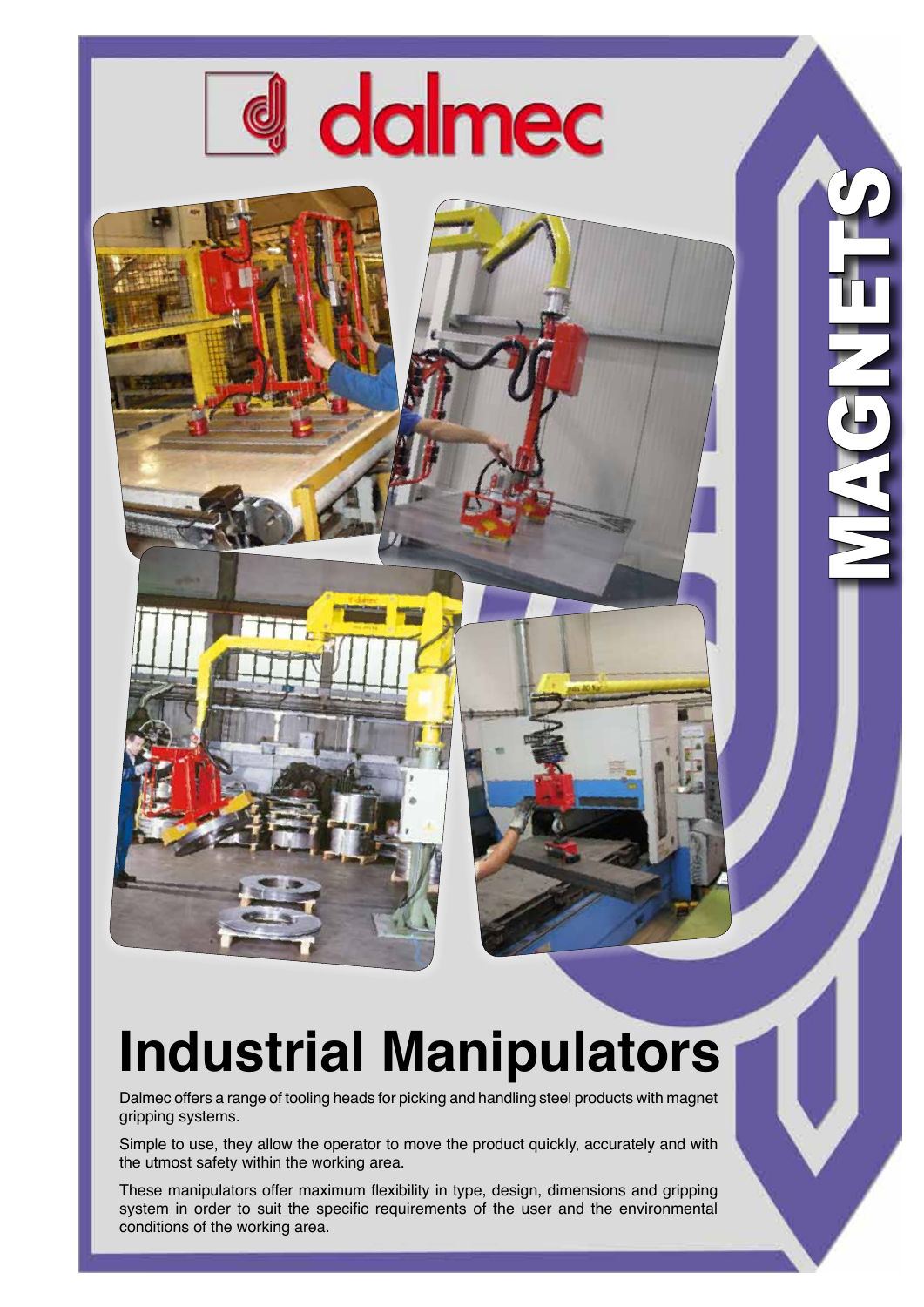





Manipulator with bipolar permanent magnet manually actuated, equipped with anti-release safety device which prevents the tooling from releasing the load before it is correctly in place.





Manipulator with electropermanent magnet and pantograph handles to facilitate the positioning of the magnet on mechanical parts placed higgledy-piggledy in a container.

Manipulator with multipolar permanent magnet pneumatically operated, for gripping and lifting mechanical parts placed jumbled in a container.

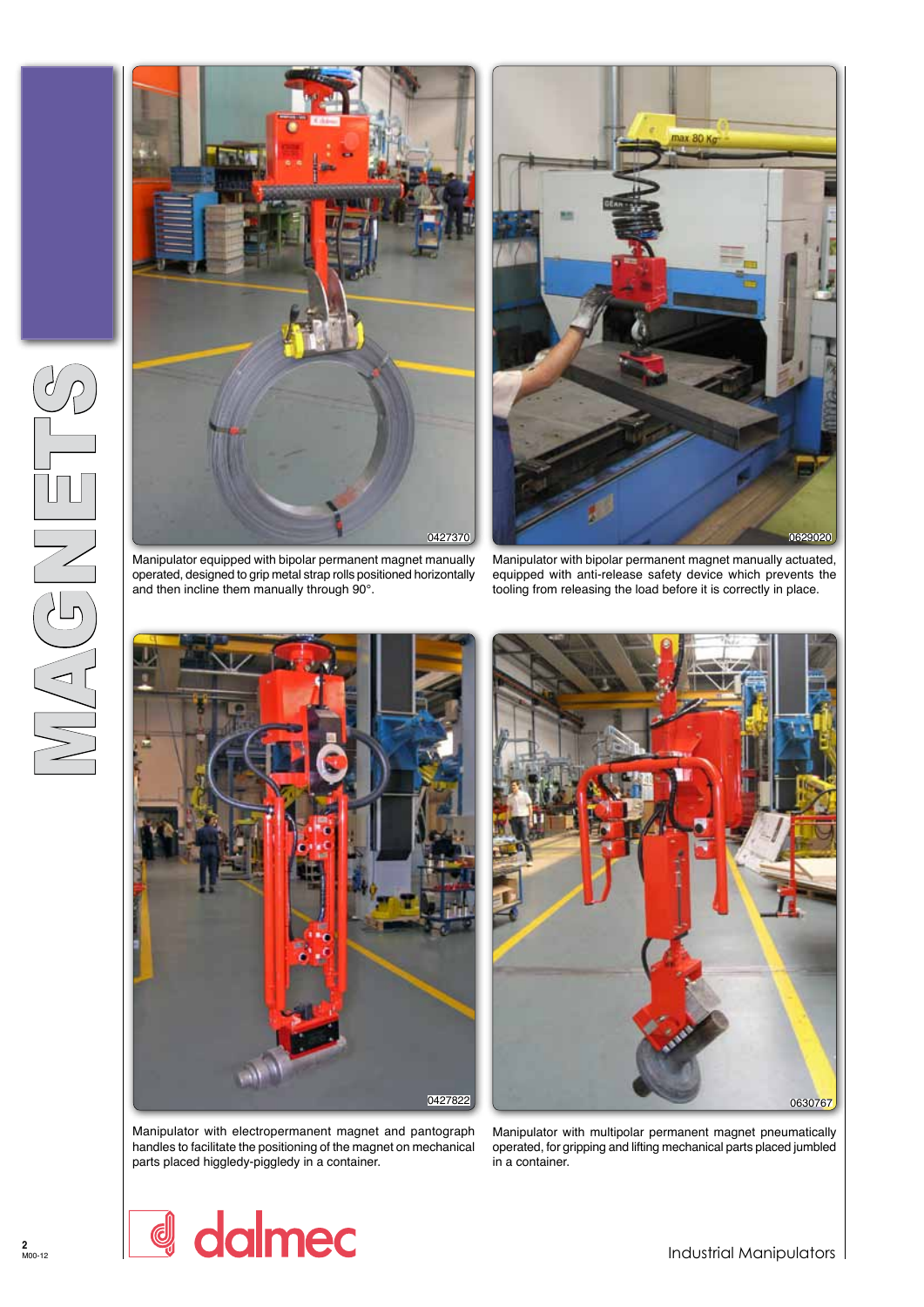

0019813 0834315

Manipulator with multipolar permanent magnets pneumatically operated for gripping and lifting steel strap rolls. The distance between centres of the magnets is manually adjustable.

Manipulator equipped with multipolar permanent magnets pneumatically operated, for gripping and lifting steel products.





Manipulator with multipolar permanent magnets pneumatically operated, for gripping steel products with inclination up to 90° and rotation up to 180°.



Manipulator with multipolar permanent magnet pneumatically operated, for gripping and lifting steel curves placed jumbled in a container.



Manipulator equipped with multipolar permanent magnets pneumatically operated, for gripping and lifting steel shafts.